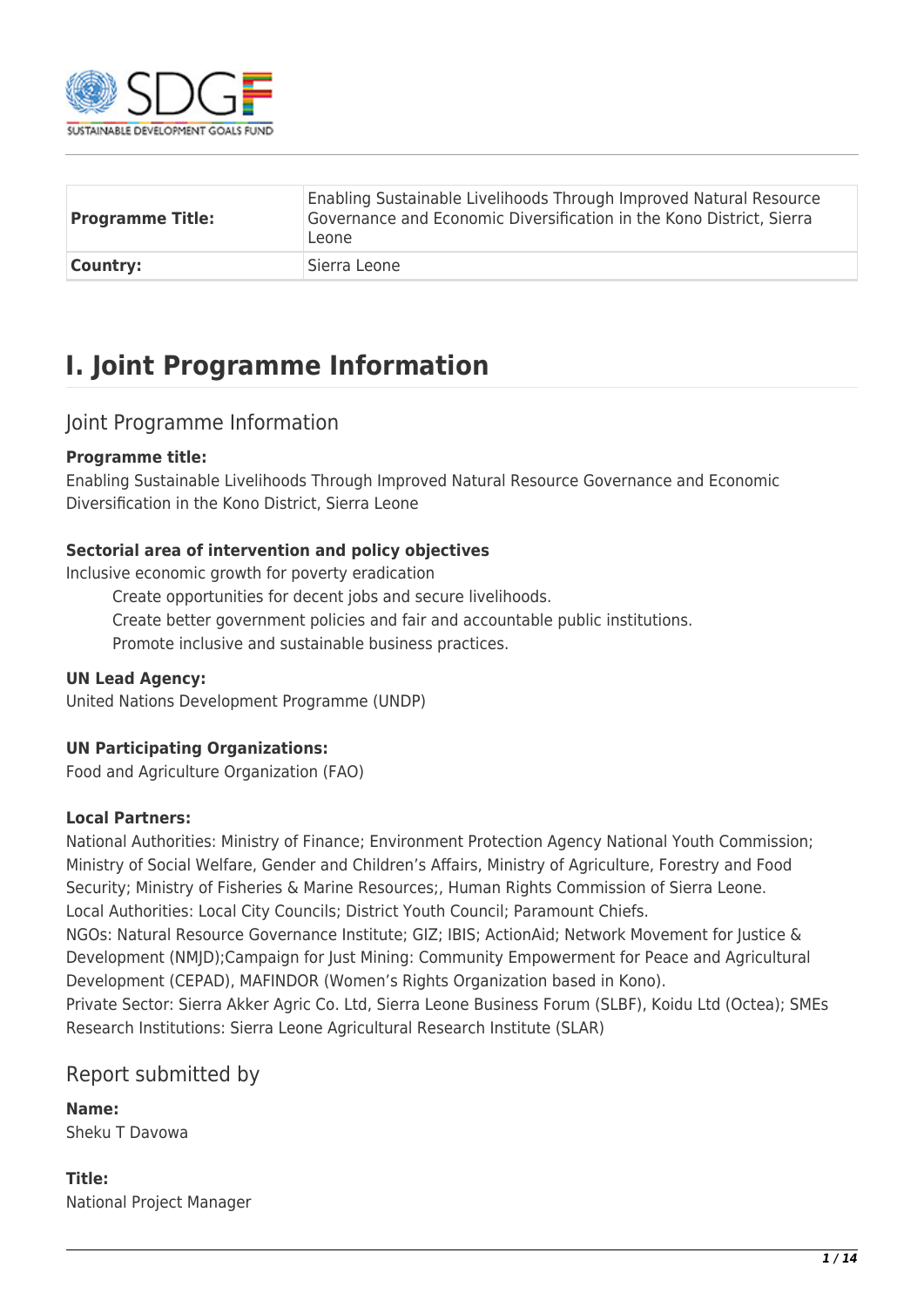**Organization:**  UNDP

**Contact information:**  55 Wilkinson Road, Freetown

**Reporting Period Ending:**  Saturday, April 1, 2017

# **II. Contact Information**

Resident Coordinator

**Name:**  Sunil Saigal

**E-mail:**  sunil.saigal@one.un.org

UNCT contact person for implementation

**Name:**  Samuel Doe

**Agency:**  UNDP

**Title:**  Country Director

**E-mail:**  samuel.doe@undp.org

**Phone:**  +232

**Address:**  55 Wilkinsonroad, Freetown

Technical team contacts

Alternative UNCT contact person for implementation

**Name:**  Gabriel Rugalema

**Agency:**  FAO

**Title:**  Country Representative

**E-mail:**  gabriel.rugalema@fao.org

**Phone:**  + 232 765 414 45

**Address:**  11 Jallow Terrace, Aberdeen, Freetown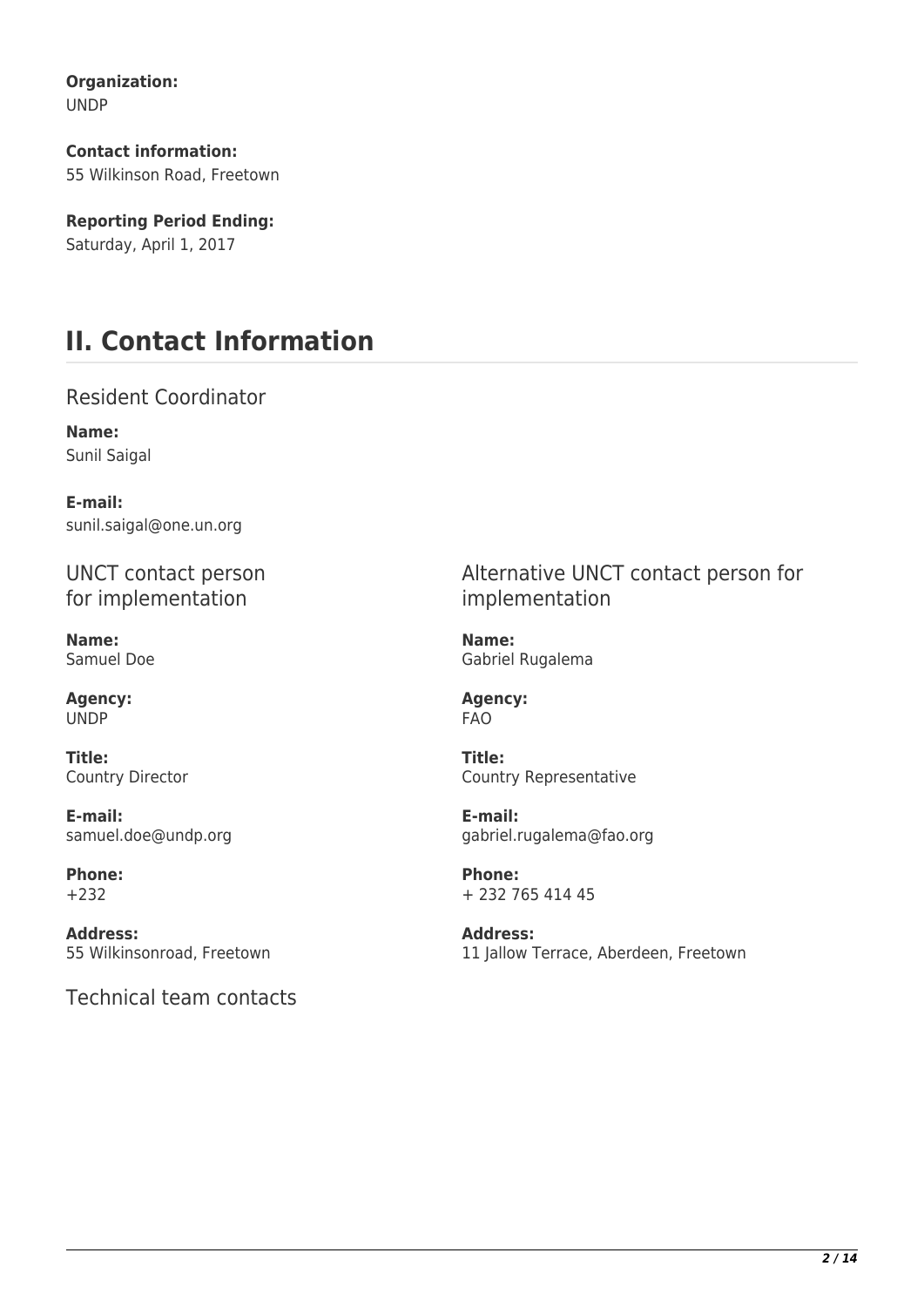Joint programme coordinator

**Name:**  Saskia Marijnissen

**Agency:**  UNPD

JP monitoring and evaluation focal point

**Title:**  Team Leader

**Email:**  saskia.marijnissen@undp.org

**Phone:**  +23278877986

**Address:**  55 Wilkinson Road,Freetown

JP communications and advocacy focal point

**Name:**  John Terry

**Agency:**  UNDP

JP knowledge management focal point

**Title:**  Communication's Analyst

**Email:**  john.terry@undp.org

**Phone:**  +232 78917103

**Address:**  55 Wilkinson Road,Freetown

JP private sector focal point

**Name:**  Pakai Kamara

**Agency:**  Sierra Akker

**Title:**  Chief Executive Officer

**Email:**  pakaik@sierraakkeragric.com, pakaik@yahoo.com

**Phone:**  +23276759882

**Address:**  Sumbuya Village, Koya Chiefdom, along the Freetown Masiaka High way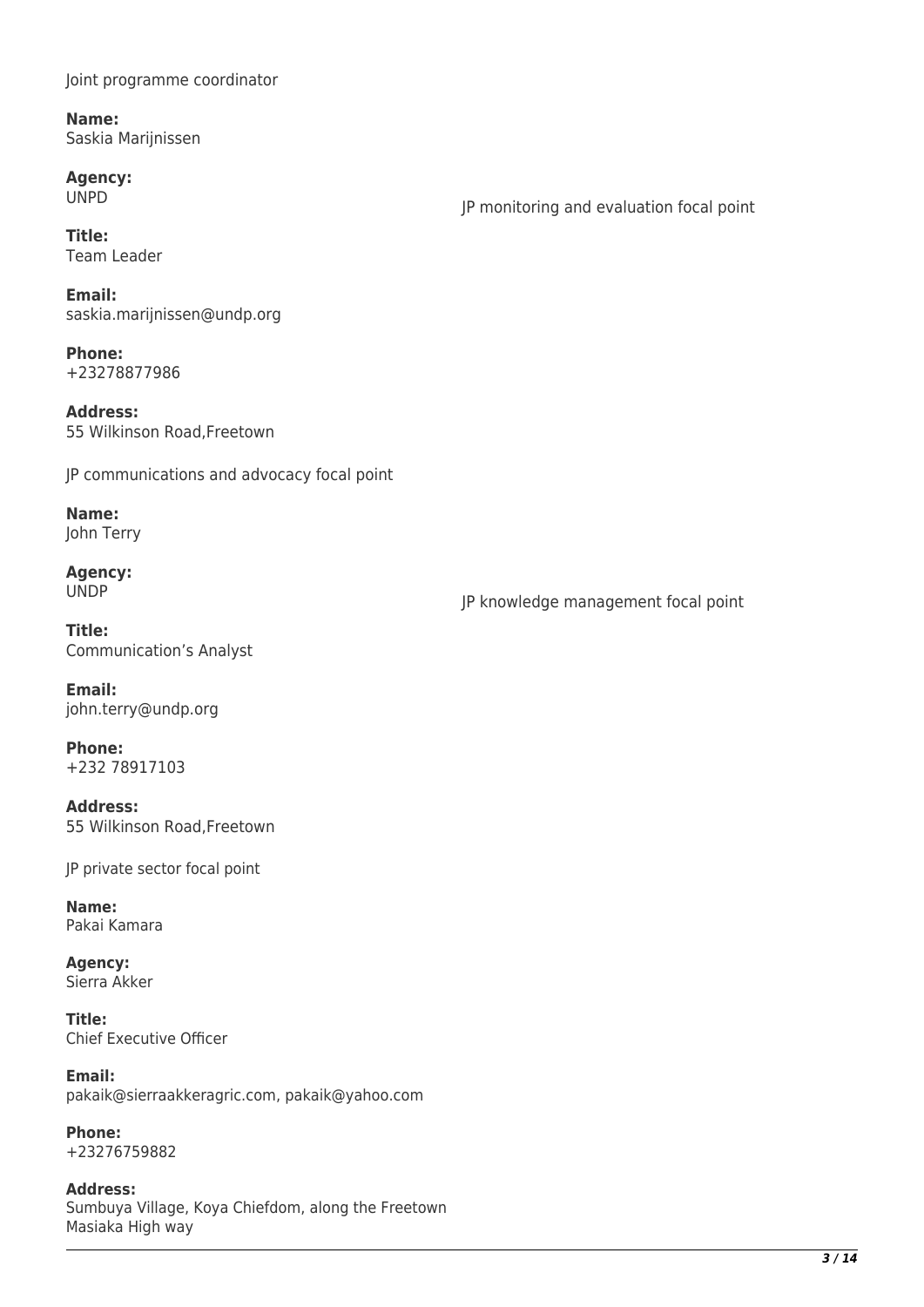### Agency contact points

Contact 1

**Name:**  Jatuo Jallow

**Agency:**  Environmental Protection Agency

Contact 2

Contact 4

**Title:**  Executive Director

**Email:**  jatuoforna@gmail.com

**Phone:**  +232 76 677 235

**Address:**  21 Old Railway Line Brookfield's Freetown

Contact 3

**Name:**  Richard Koninga

**Agency:**  Kono District Council

**Title:**  Chairman

**Email:**  konodistrictcouncil@yahoo.com

**Phone:**  +23276588228

**Address:**  Kono District Council Office, Old Barracks Road, Kiodu, Kono

Contact 5

# **III. Financial information**

#### **Detailed Financial Report:**

[SDGF Financial Statement \(2\)-FAO.pdf](http://proposals.sdgfund.org/system/files/report-attachments/SDGF%20Financial%20Statement%20%282%29-FAO.pdf)

*4 / 14*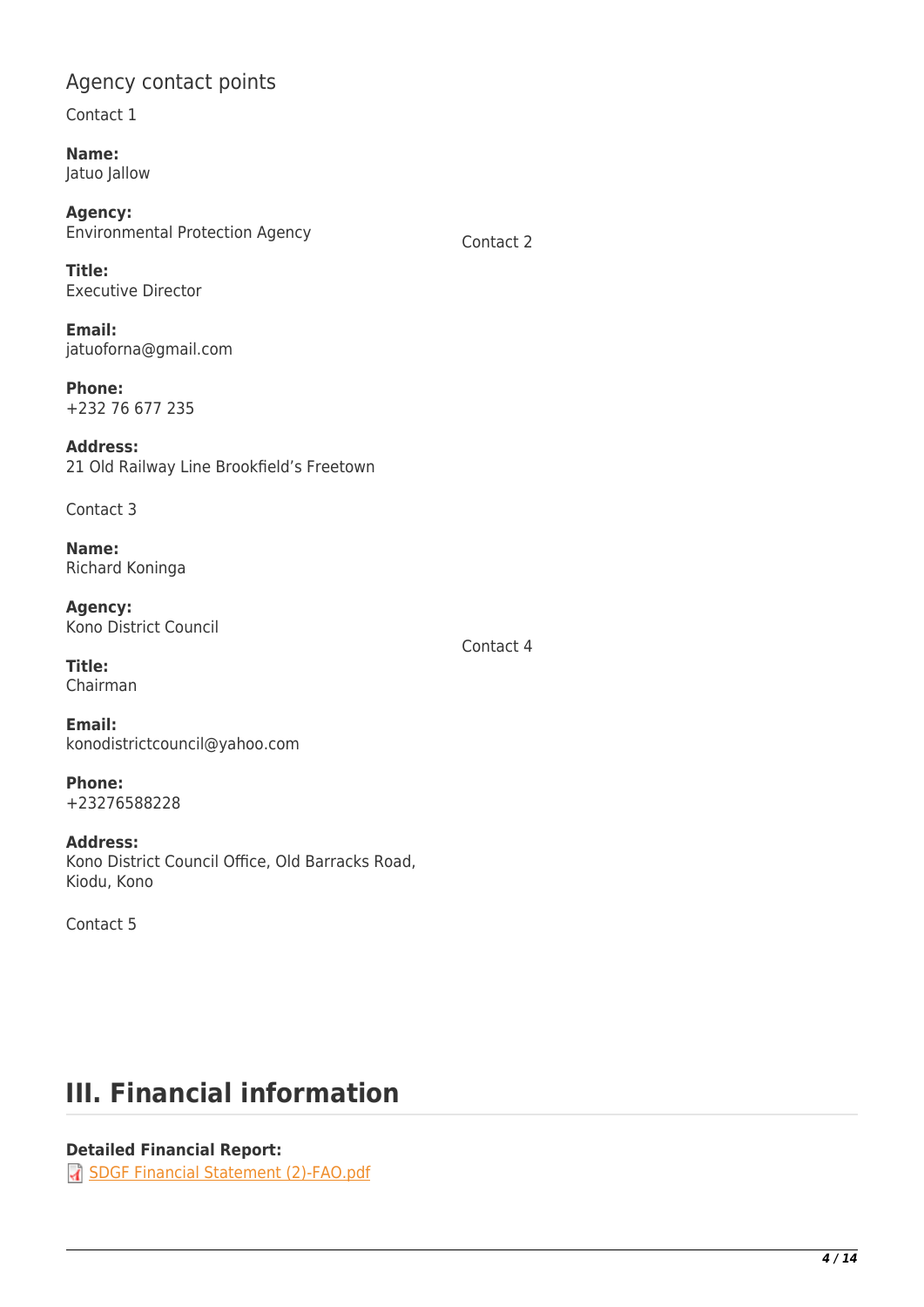## SDG-F Funds

| <b>UN Agency</b>                                  | <b>Total approved</b><br>funds | <b>Total funds</b><br><b>Transferred to</b><br>date | <b>Total funds</b><br>committed to<br>date | <b>Total funds</b><br>disbursed to date |
|---------------------------------------------------|--------------------------------|-----------------------------------------------------|--------------------------------------------|-----------------------------------------|
| United Nations<br>Development<br>Programme (UNDP) | 976,000.00                     | 567,774.00                                          | 159,700.00                                 | 266,733.00                              |
| Food and<br>Agriculture<br>Organization (FAO)     | 524,000.00                     | 262,000.00                                          | 110,959.00                                 | 346,369.00                              |

| Total<br>1,500,000.00 | 829,774.00 | 270,659.00 | 613, 102.00 |
|-----------------------|------------|------------|-------------|
|-----------------------|------------|------------|-------------|

## Matching Funds

| Name of source | <b>Total approved</b><br>funds | <b>Total funds</b><br><b>Transferred to</b><br>date | <b>Total funds</b><br>committed to<br>date | <b>Total funds</b><br>disbursed to date |
|----------------|--------------------------------|-----------------------------------------------------|--------------------------------------------|-----------------------------------------|
| <b>UNDP</b>    |                                |                                                     |                                            | 50,675.00                               |

|--|

# **IV. Beneficiaries**

## Direct Beneficiaries – Breakdown

| <b>Beneficiary type - individual</b> |           |                |                | <b>Total Female Male Comments</b>                                                                                                                                |
|--------------------------------------|-----------|----------------|----------------|------------------------------------------------------------------------------------------------------------------------------------------------------------------|
| Farmers                              | 1,220 600 |                | 620            | Beneficiaries receiving training on poultry<br>and fish farming all have farming<br>backgrounds                                                                  |
| <b>Entrepreneurs</b>                 | 36        | 19             | 17             | Those who benefit from business and<br>entrepreneurship skills training as part of<br>the youth trainings                                                        |
| Civil servants/government            | 10        | 3              |                | No direct targets set but some are<br>benefiting from capacity building trainings                                                                                |
| Indigenous                           | $\Omega$  | $\overline{0}$ | $\overline{0}$ |                                                                                                                                                                  |
| Children                             | $\Omega$  | 0              | $\overline{0}$ |                                                                                                                                                                  |
| Youth                                | 480       | 53             | 427            | Youths who benefited from business and<br>entrepreneurship skills trainings with 450<br>now benefiting from various vocational and<br>technical skills trainings |
| Other 1                              |           |                |                |                                                                                                                                                                  |
|                                      |           |                |                |                                                                                                                                                                  |
| <b>Total</b>                         | 1,746 675 |                | 1,071          |                                                                                                                                                                  |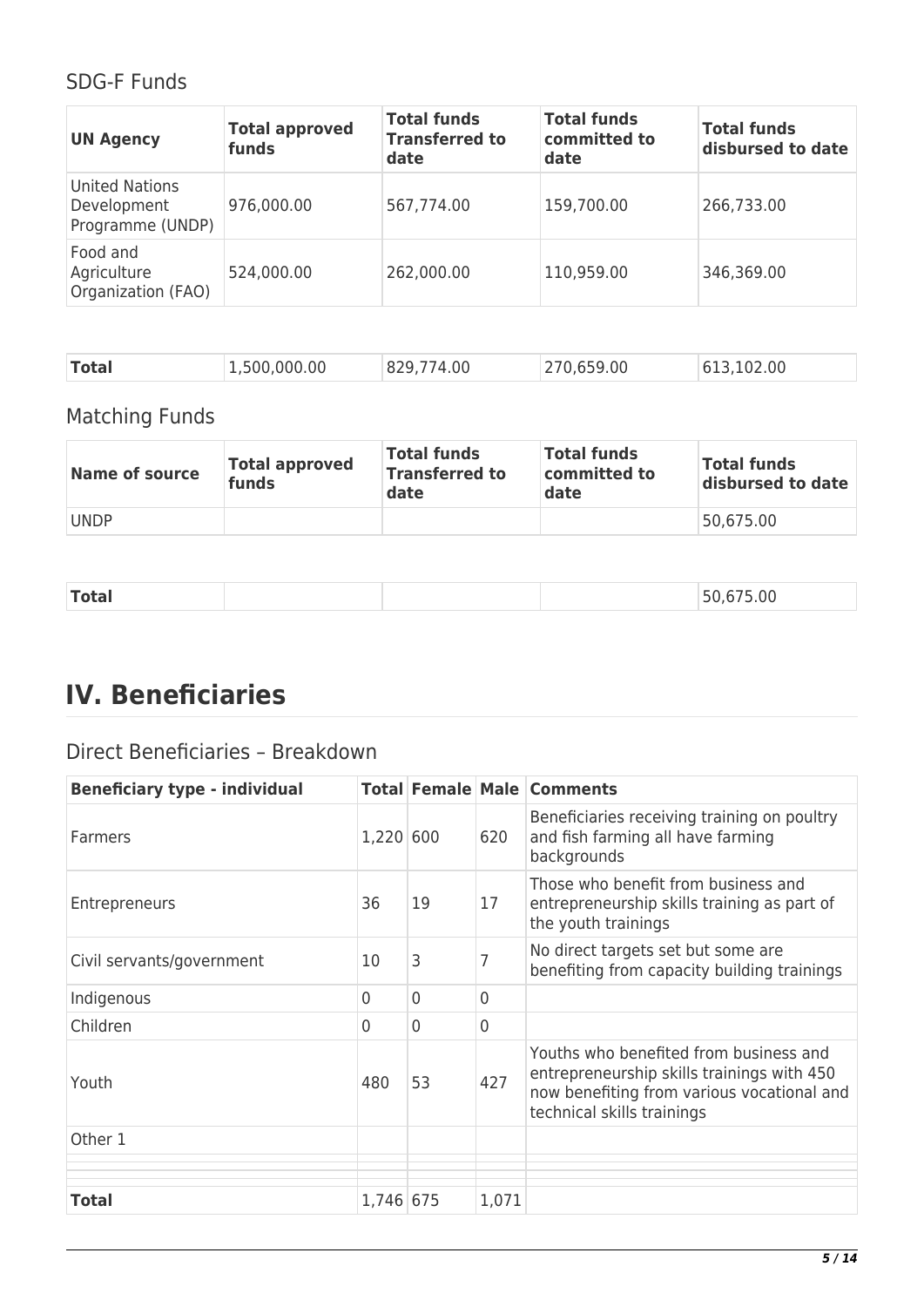| <b>Beneficiary type - institutional</b> |                | <b>Total Comments</b>                                                                                                           |
|-----------------------------------------|----------------|---------------------------------------------------------------------------------------------------------------------------------|
| <b>SME<sub>S</sub></b>                  | 0.00           |                                                                                                                                 |
| Cooperatives                            | 0.00           |                                                                                                                                 |
| Government/municipal organizations      | 13.00          | Collaborating and benefiting from capacity building<br>trainings. This includes ministries, departments and<br>agencies.        |
| Private sector                          | 7.00           | Collaborating and benefiting from capacity building<br>trainings                                                                |
| Community-based organizations           | $\overline{0}$ |                                                                                                                                 |
| <b>NGOs</b>                             | 15             | Collaborating, partnering and benefiting from capacity<br>building trainings. This also includes civil society<br>organizations |
| <b>Others</b>                           | 9              | This includes media and local authorities benefiting from<br>capacity building trainings                                        |
| <b>Total</b>                            | 44             |                                                                                                                                 |
|                                         |                |                                                                                                                                 |

## Indirect Beneficiaries – Breakdown

| <b>Beneficiary type - individual</b> |                |       |       | <b>Total Female Male Comments</b>                                                                                              |
|--------------------------------------|----------------|-------|-------|--------------------------------------------------------------------------------------------------------------------------------|
| Farmers                              | $\overline{0}$ | 0.00  | 0.00  |                                                                                                                                |
| Entrepreneurs                        | 36             | 19.00 |       | Those who benefited from the business and<br>17.00 entrepreneurship training from the<br>consultant but not in training target |
| Civil servants/government            |                |       |       |                                                                                                                                |
| Indigenous                           |                |       |       |                                                                                                                                |
| Children                             |                |       |       |                                                                                                                                |
| Youth                                |                |       |       |                                                                                                                                |
|                                      |                |       |       |                                                                                                                                |
|                                      |                |       |       |                                                                                                                                |
| <b>Total</b>                         | 36             | 19.00 | 17.00 |                                                                                                                                |

| <b>Beneficiary type - institutional</b> |                | <b>Total Comments</b>                                                                                     |
|-----------------------------------------|----------------|-----------------------------------------------------------------------------------------------------------|
| <b>SME<sub>S</sub></b>                  |                |                                                                                                           |
| Cooperatives                            |                |                                                                                                           |
| Government/municipal organizations      | 21.00          | District and city councils, MDA benefiting from capacity<br>building trainings                            |
| Private sector                          | 7              | Mining companies benefiting from community relations<br>awareness raising and capacity building trainings |
| Community-based organizations           | 17             | Farmer based organizations benefiting from capacity<br>building trainings                                 |
| <b>NGOs</b>                             | 5              | NGOs benefiting from capacity building trainings                                                          |
| <b>Others</b>                           | $\overline{4}$ | Media houses benefiting from capacity building trainings                                                  |
|                                         |                |                                                                                                           |
| <b>Total</b>                            | 54             |                                                                                                           |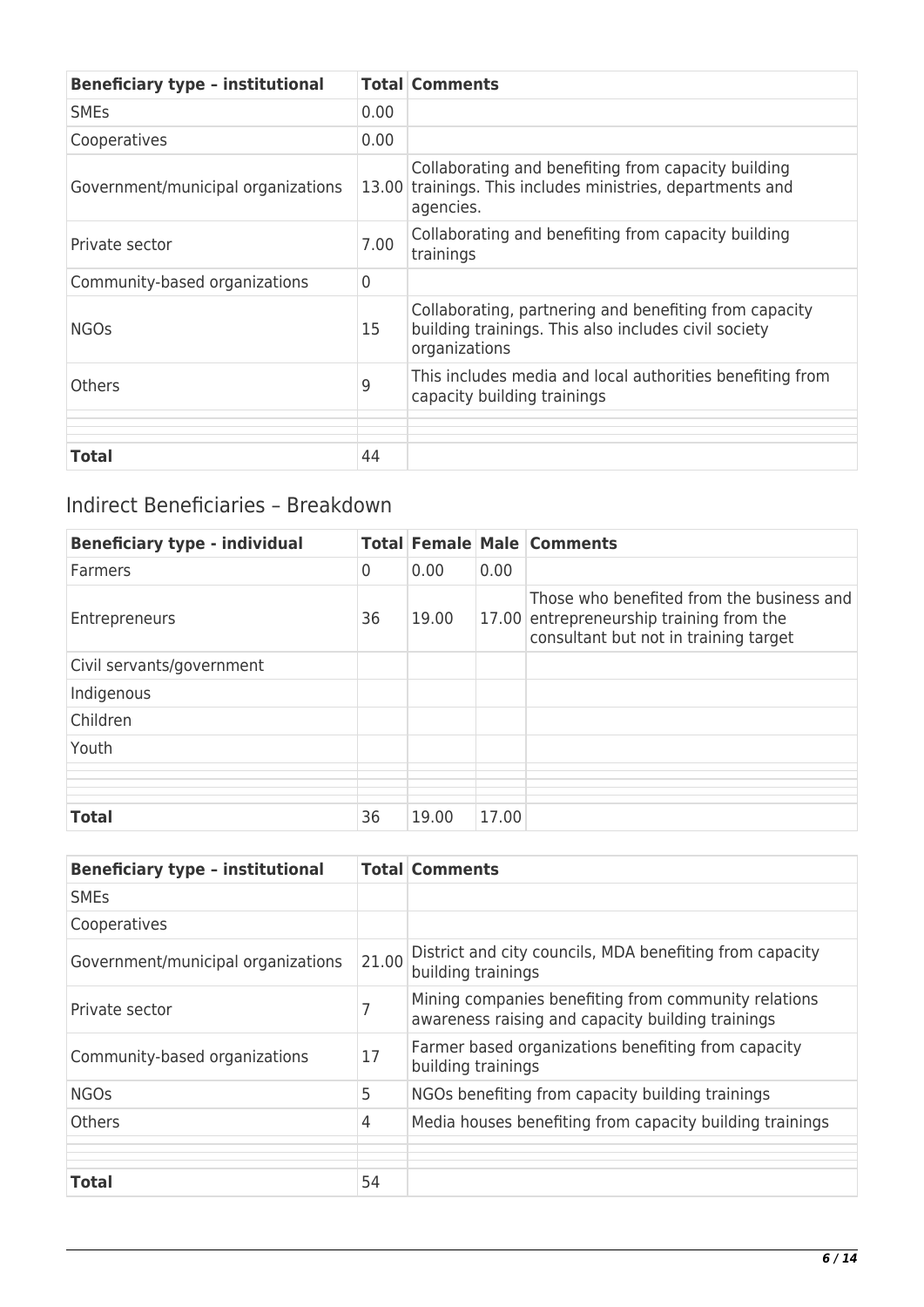#### **Any other information regarding JP beneficiaries\*:**

• Three days training workshop for Community Development Committee (CDC) members for the CDA activities on concepts including: CDA project identification, management and implementation, CDA legal framework, effective engagement processes, conflict resolution, CDA financial/accounting procedures etc. Number of people trained 36 (27 Male, 9 Female)

• Three days training of youth on business and entrepreneurship skills as a core components for all youth now being trained in various vocational and technical skills. Trained 480 youth(427 male, 53 female)

• After the business and entrepreneurship training, 455 have been screened and selected through a process agreed by PMC to be trained in the following areas with trainings commencing in April: -Auto-mechanics for light vehicles, heavy duty machines, heavy duty vehicles and agriculture machines for a period of eight months

-Welding and designs and construction works with aluminum for a period of six months

-Construction including block laying and masonry works, design and construction of roman pillars, baluster designs and construction and fabrication and construction of baked mud bricks for a period of six months -Refrigerator and air condition repairs and maintenance for a period of six months

-Driving of heavy duty trucks for a period of two months

-Heavy duty machines operation for a period of three months

-Computer software, hardware and networking training for a period of six months

-Electrification and fittings including generator installation and repairs for a period of eight months -Training in Agriculture as a business and farm establishment, management and sustainability of agricultural enterprises for a period of one month

• Training of 2 local councils (Kono district and Koidu New Sembehun City Council) staff on the functions of installed property cadaster software and operational issues and Valuation committee members on their terms of reference, particularly stressing their role in the use of policy variables. Five core staff from each council were trained on the software package and nine valuation committee members from each council on their roles and responsibilities TOR and the sensitization strategy.

• One Training workshop for 56 enumerators for collecting data on poultry base line survey

• One training workshop for enumerators to collect data on agribusiness capacity assessment of farmers in kono.

• Two missions with 3 representatives from Ministry of Agriculture, Fisheries and District Youth Council on fish pond sites selection in all 14 chiefdoms.

## **V. Joint Programme Progress**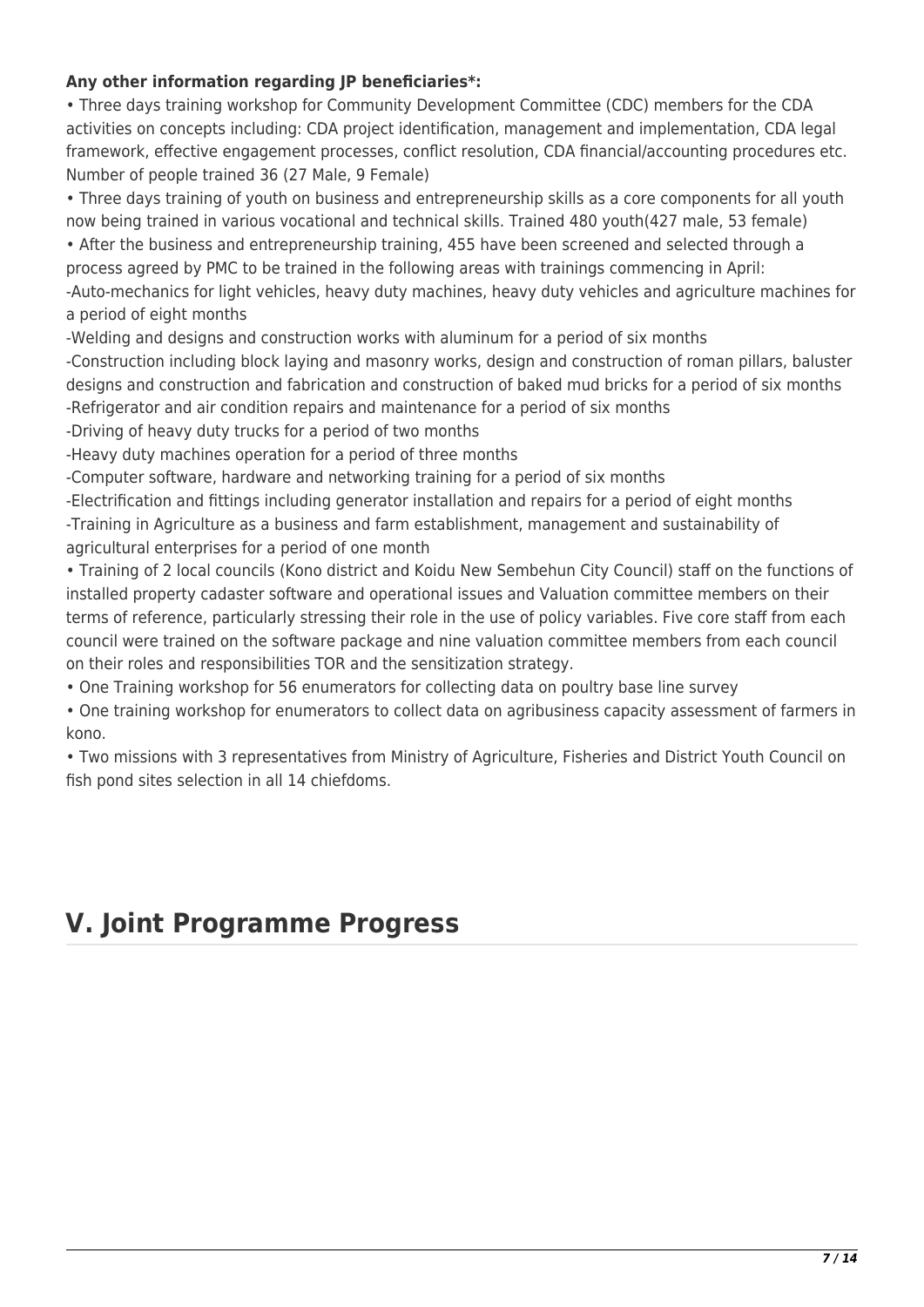| <b>Expected Results</b><br>(Outcomes &<br>outputs)                                                                              | <b>Progress</b>                                                                                                                                                                                                                                                                                                                                                                                                                                                                                                                                                                                                                                                                                                                                                                                                                                                                                                                                                                                                                                                                                                                            | <b>Difficulties</b>                                                                                                                                                                                                                                                                                                                                                                                                                                                                                             | <b>Expected</b><br>deliverables                                                                                                                                                                                                                                                                                   |
|---------------------------------------------------------------------------------------------------------------------------------|--------------------------------------------------------------------------------------------------------------------------------------------------------------------------------------------------------------------------------------------------------------------------------------------------------------------------------------------------------------------------------------------------------------------------------------------------------------------------------------------------------------------------------------------------------------------------------------------------------------------------------------------------------------------------------------------------------------------------------------------------------------------------------------------------------------------------------------------------------------------------------------------------------------------------------------------------------------------------------------------------------------------------------------------------------------------------------------------------------------------------------------------|-----------------------------------------------------------------------------------------------------------------------------------------------------------------------------------------------------------------------------------------------------------------------------------------------------------------------------------------------------------------------------------------------------------------------------------------------------------------------------------------------------------------|-------------------------------------------------------------------------------------------------------------------------------------------------------------------------------------------------------------------------------------------------------------------------------------------------------------------|
| JP Outcome 1: Inclusive<br>accountability and<br>transparency in natural<br>resource management                                 |                                                                                                                                                                                                                                                                                                                                                                                                                                                                                                                                                                                                                                                                                                                                                                                                                                                                                                                                                                                                                                                                                                                                            | • In general, the<br>project has been<br>affected by the<br>impacts of the<br>protracted Ebola<br>outbreak that<br>started in May 2014,<br>and was officially<br>declared over only<br>18 months later in<br>November 2015.                                                                                                                                                                                                                                                                                     |                                                                                                                                                                                                                                                                                                                   |
| JP Output 1.1: Enhanced<br>capacity for improved<br>monitoring of<br>environmental and<br>social compliance                     | • GIS equipment and software<br>procured<br>• Center for International Earth<br><b>Science Information Network</b><br>(CIESN) awarded contract to<br>facilitate GIS capacity enhancement<br>for officers of the Sierra Leone<br><b>Environmental Protection Agency</b><br>(EPA). UNDP awaiting work plan<br>from CIESIN to commence activities<br>in second quarter of 2017<br>Agreement reached with EPA to co-<br>fund Environmental Cadaster<br>Administration System (ECAS)<br>project to be implemented by the<br>Revenue Development Foundation<br>(RDF) through a LOA with EPA.<br>ECAS has two objectives: (I)<br>increase effectiveness and<br>accountability of the management<br>of environmental licenses and<br>assessment documentation, in<br>particular for mining operations and<br>(II) EPA to possess and efficiently<br>utilise a more effective<br>administration system managing<br>the full life cycle of environmental<br>licenses and revenues from fees<br>and payments made.<br>ECAS Proposal has been revised<br>and accepted with LOA draft<br>completed awaiting funds<br>disbursement after signing of AWP. | • Lengthy<br>negotiations<br>between EPA, UNDP<br>and ERD service<br>provider about<br>budget and work<br>plan caused delays.<br>EPA again in 2017<br>requested change of<br>ERD activities to<br>capacity building<br>and support to<br>improved<br>monitoring and<br>social compliance.<br>This was because<br>EPA cannot foot the<br>subsequent bills to<br>sustain the ERD<br>activities.<br>• Delays from EPA<br>to accept co-funding<br>of ECAS though they<br>requested for<br>support to the<br>project | • CIESIN to facilitate<br>assessments and<br>capacity building for<br>EPA staff as per TOR<br>in the last quarter of<br>2016<br>• EPA to implement<br>agreed revised<br>activities as per<br>work plan<br>commencing in April<br>• Commencement of<br>the implementation<br>of ECAS project<br>activities phase I |
| JP Output<br>1.2:Strengthened<br>dialogue and<br>engagement between<br>development<br>stakeholders and the<br>extractive sector | • TOR developed and advertised for<br>the implementation of the Kono<br>Civil Society Network Advocacy Plan<br>on indiscriminate mining and a<br>cleaner and safe environment in<br>Kono district                                                                                                                                                                                                                                                                                                                                                                                                                                                                                                                                                                                                                                                                                                                                                                                                                                                                                                                                          |                                                                                                                                                                                                                                                                                                                                                                                                                                                                                                                 | • More needs-based<br>training for CSOs to<br>be facilitated.<br>• Advocacy<br>activities carried out<br>by the civil society<br>network based on<br>their advocacy plan                                                                                                                                          |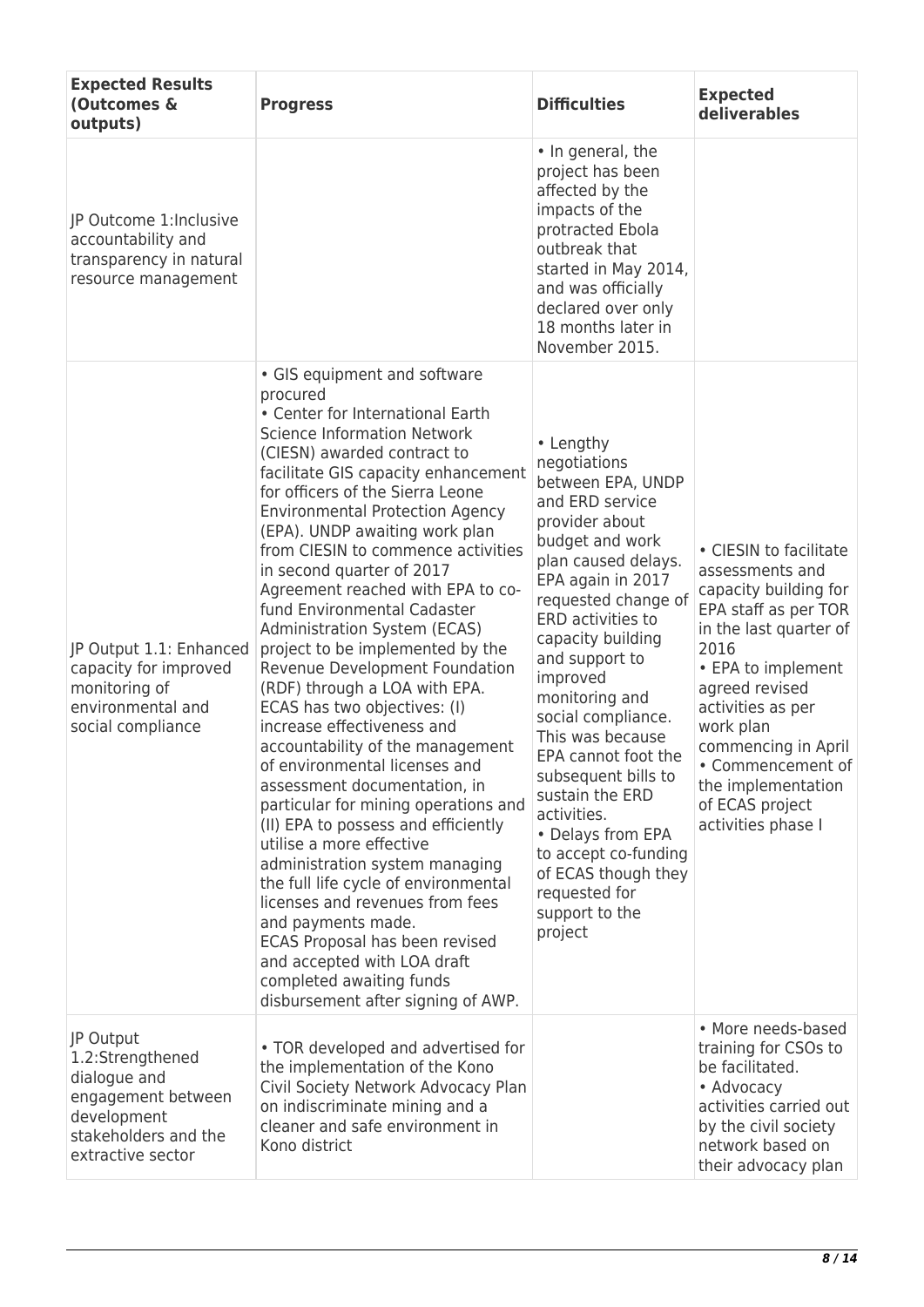| <b>Expected Results</b><br>(Outcomes &<br>outputs)                                                                                                                             | <b>Progress</b>                                                                                                                                                                                                                                                                                                                                                                                                                                                                                                                                                                                                                                                                                                                                                                                                                                                                                                                                                                        | <b>Difficulties</b>                                                                                                                                                                                                                                                                                                                                                                     | <b>Expected</b><br>deliverables                                                                                                                                                                                   |
|--------------------------------------------------------------------------------------------------------------------------------------------------------------------------------|----------------------------------------------------------------------------------------------------------------------------------------------------------------------------------------------------------------------------------------------------------------------------------------------------------------------------------------------------------------------------------------------------------------------------------------------------------------------------------------------------------------------------------------------------------------------------------------------------------------------------------------------------------------------------------------------------------------------------------------------------------------------------------------------------------------------------------------------------------------------------------------------------------------------------------------------------------------------------------------|-----------------------------------------------------------------------------------------------------------------------------------------------------------------------------------------------------------------------------------------------------------------------------------------------------------------------------------------------------------------------------------------|-------------------------------------------------------------------------------------------------------------------------------------------------------------------------------------------------------------------|
| JP Output 1.3: Inclusive<br>community<br>development processes<br>facilitated                                                                                                  | • Three days training workshop for<br><b>Community Development</b><br>Committee (CDC) members for the<br>CDA activities on concepts<br>including: CDA project<br>identification, management and<br>implementation, CDA legal<br>framework, effective engagement<br>processes, conflict resolution, CDA<br>financial/accounting procedures etc.<br>Number of people trained 36 (27<br>Male, 9 Female)<br>• Kono CDA signed between Koidu<br>limited and the host communities of<br>Tankoro and Gbensseh Chiefdoms                                                                                                                                                                                                                                                                                                                                                                                                                                                                       |                                                                                                                                                                                                                                                                                                                                                                                         | Signed Kono CDA<br>implementation by<br>CDC, company and<br>monitoring by<br><b>National Minerals</b><br>Agency, CSOs and<br>UNDP.                                                                                |
| JP Outcome<br>2:Livelihoods of<br>vulnerable groups<br>improved through<br>economic diversification                                                                            | • Final Market assessment of local<br>economy report shared by<br>consultancy firm.<br>• FAO completed baseline studies<br>for fishponds and poultry farm<br>activities as well as agri- business                                                                                                                                                                                                                                                                                                                                                                                                                                                                                                                                                                                                                                                                                                                                                                                      |                                                                                                                                                                                                                                                                                                                                                                                         | • Final Market<br>assessment of local<br>economy report<br>shared by<br>consultancy firm.<br>• FAO completed<br>baseline studies for<br>fishponds and<br>poultry farm<br>activities as well as<br>agri-business   |
| JP Output 2.1:Local<br>economy diversified<br>through value chain<br>development, increased<br>entrepreneurship,<br>economic productivity,<br>and improved service<br>delivery | • Market assessment of local<br>economy completed and final report<br>disseminated to stakeholders.<br>• Project Management Committee<br>(PMC) completed and selected<br>youths to be trained in various<br>vocational and technical skills and<br>agreed on training 450 youths.<br>• All 450 youths have completed<br>entrepreneurship and business<br>skills trainings with the<br>vocational/technical skills trainings<br>to start in April.<br>• Kono district and Koidu New<br>Sembehun City Council's cadaster<br>administration system supported<br>with consultancy activities now<br>completed the system is now<br>effectively and efficiently<br>functioning. Trainings were also<br>completed for the various councils<br>on the roles and responsibilities of<br>the valuation committees. An<br>effective awareness raising strategy<br>for implementation of a complete<br>cycle property cadaster was also<br>developed, approved by the<br>councils and now in use. | • Market<br>assessment was<br>done as part of a<br>comprehensive<br>nation-wide<br>assessment, which<br>was delayed with<br>three months. As<br>the results of the<br>assessment were<br>intended to provide<br>the basis for<br>subsequent training<br>and skill building<br>activities, the delay<br>in the market<br>assessment caused<br>a subsequent delay<br>in those activities. | • Commencement of<br>youth vocational<br>and technical<br>trainings in April<br>2017<br>• Local councils to<br>carry out own<br>revenue generation<br>and use software for<br>transparency and<br>accountability. |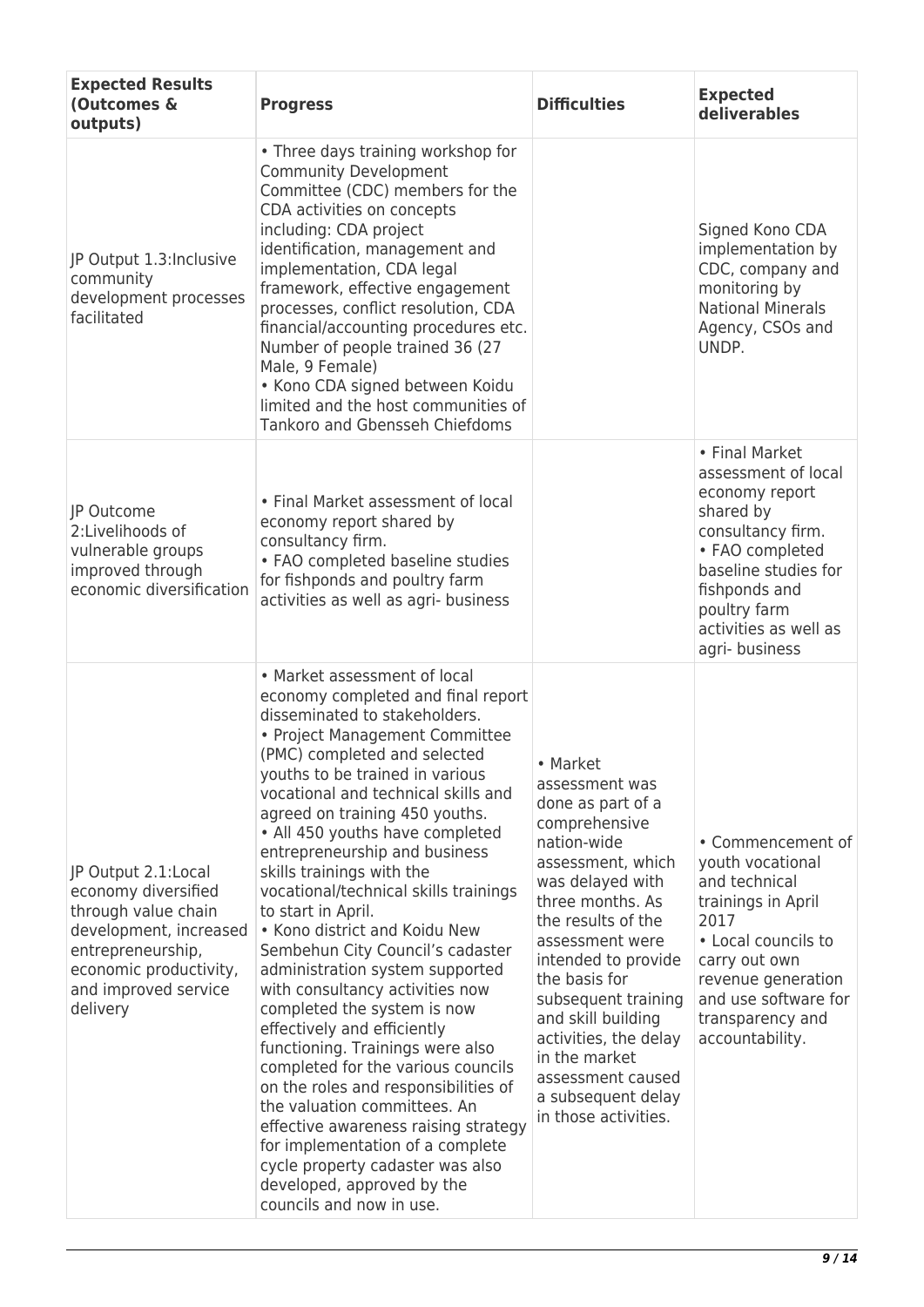| <b>Expected Results</b><br>(Outcomes &<br>outputs)                                                                                  | <b>Progress</b>                                                                                                                                                                                                                                                                                                                                                                                                                                                                                                                                                                                                                                                                                                                                              | <b>Difficulties</b> | <b>Expected</b><br>deliverables                                                                                |
|-------------------------------------------------------------------------------------------------------------------------------------|--------------------------------------------------------------------------------------------------------------------------------------------------------------------------------------------------------------------------------------------------------------------------------------------------------------------------------------------------------------------------------------------------------------------------------------------------------------------------------------------------------------------------------------------------------------------------------------------------------------------------------------------------------------------------------------------------------------------------------------------------------------|---------------------|----------------------------------------------------------------------------------------------------------------|
| JP Output<br>2.2: Aquaculture<br>enterprises established<br>to increase income,<br>improved food and<br>nutrition security          | • FAO completed baselines for<br>poultry and fish farming activities<br>as well as Agri- business. Reports<br>have been shared except for agri-<br>business which is due to be out in<br>April.<br>• FAO completed identification and<br>selection of sites for establishment<br>of 8 poultry farms and 24 fish ponds<br>• Facilitated the strengthening of 8<br>youth groups and 24 youth groups<br>to manage the poultry and fish<br>ponds respectively<br>• All poultry sites have been cleared<br>and ready awaiting construction to<br>start.<br>• MOUs signed with land owners<br>who provided land for the poultry<br>farms and fish ponds<br>• Procurement process for the<br>construction of 8 poultry houses<br>and 24 fish ponds almost completed |                     | Construction of all<br>24 fish ponds and 8<br>poultry farms to<br>start in March before<br>end of this quarter |
| JP Outcome<br>3:Stakeholder<br>engagement, M&E,<br>knowledge<br>management,<br>communication &<br>advocacy processes<br>facilitated | • National Steering Committee<br>(NSC) and Project Management<br>Committee (PMC) meeting held on<br>10th February and 15th February<br>2017 respectively<br>• Live radio programs have been<br>done by the project team in Kono<br>on the four main local radio stations<br>in Kono on the project activities in<br>in 2017 as well as by by the<br>National Minerals Agency on the<br><b>Community Development</b><br>Agreement activities and by Youth<br>Council members.                                                                                                                                                                                                                                                                                 |                     | - Next NSC and PMC<br>meeting planned for<br>June 2017                                                         |
| JP Output<br>3.1:Stakeholder<br>engagement ensured<br>throughout project<br>implementation                                          | • 2017 Annual Work Plan (AWP)<br>revised, approved and signed by<br>NSC.<br>• Project quarterly NSC and PMC<br>meetings facilitated in Freetown<br>and Kono to update committee<br>members on progress made and<br>reviews on AWP<br>• Project stakeholder meetings<br>including local authorities, local<br>councils and MDA have been<br>facilitated in Kono to take decisions<br>on key project activities. This<br>involved allocation of poultry and<br>fish ponds around the district, site<br>selection, and final selection of<br>youth for skills trainings.                                                                                                                                                                                        |                     |                                                                                                                |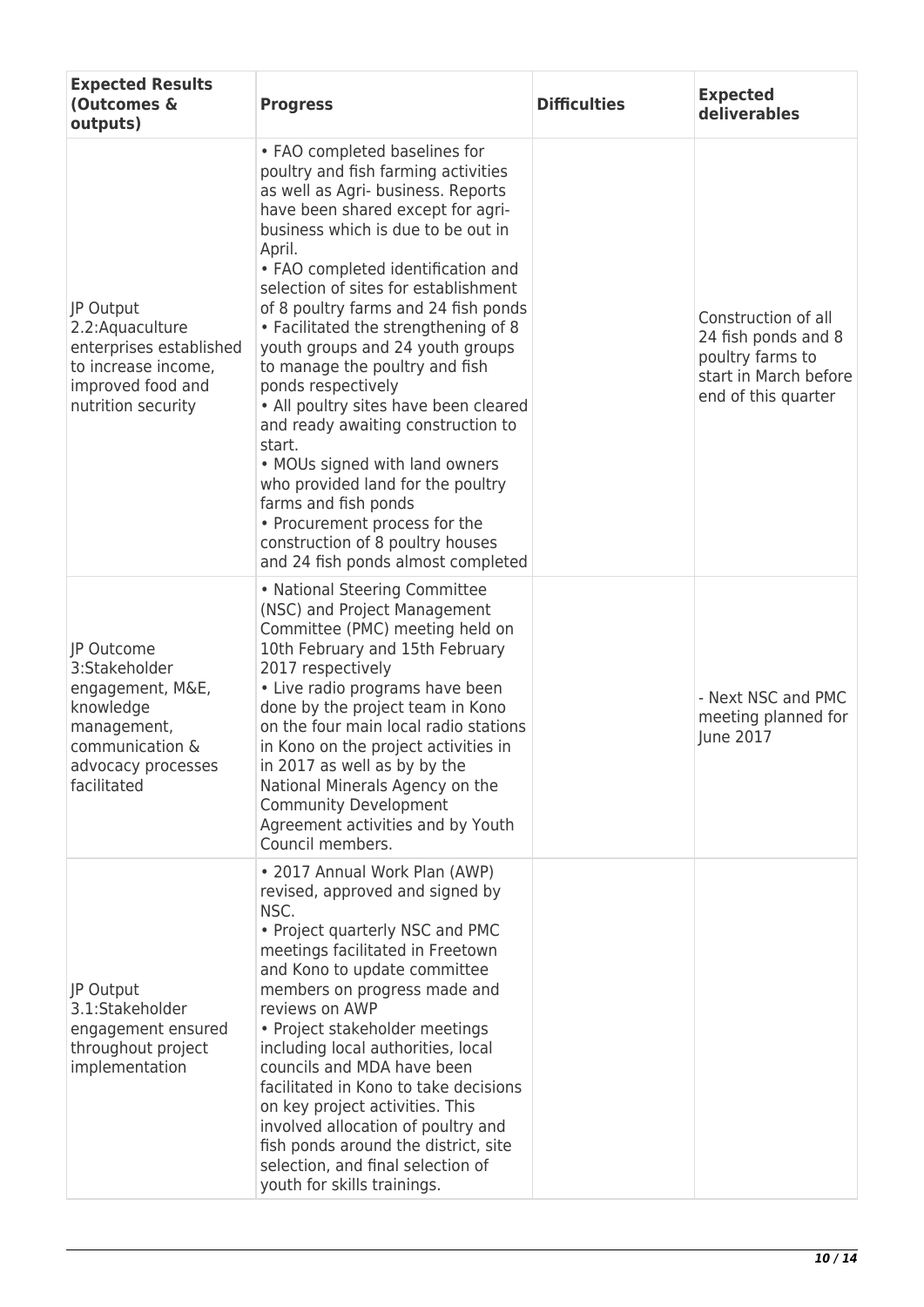| <b>Expected Results</b><br>(Outcomes &<br>outputs)                  | <b>Progress</b>                                                                                                                       | <b>Difficulties</b> | <b>Expected</b><br>deliverables |
|---------------------------------------------------------------------|---------------------------------------------------------------------------------------------------------------------------------------|---------------------|---------------------------------|
| JP Output 3.2: Results<br>based management<br>processes facilitated | • AWP revised in collaboration with<br>NSC and PMC, to reflect changing<br>needs of stakeholders and include<br>EPA agreed activities |                     |                                 |

### Cross-cutting issues

How has the JP addressed during the reporting period (please provide concrete actions):

#### 1) The **sustainability** of the JP work. (200 words)

Institutional sustainability is ensured through active involvement of key stakeholders in targeted activities, including Local Councils and Government institutions (National Minerals Agency, the National Youth Commission, Kono District and City councils, Kono Youth Council, Local Authorities, the Environmental Protection Agency and other MDAs.

#### 2) The promotion of **women's empowerment and gender equality.** (200 words)

Gender and women's empowerment have been mainstreamed throughout the programme with support from UNDP's gender focal person. The programme makes a continuous effort to encourage the active inclusion of women in meetings and workshops, and provide them with opportunities to benefit from project interventions. Targets for selection of beneficiaries for skill building and training (including for fishpond and poultry-related activities, as well as for other skill building and training activities) were set on the basis of selecting 50% men and women to promote equality

#### 3) The engagement in **public-private partnerships**. (200 words)

Public private partnerships are central to the programme. A partnership was established with Sierra Akker Farms (a private enterprise) for the establishment of poultry farms, and Njala University for training of youth farmers on poultry and fish farming. Micro-finance institutions have been approached to make loans available in order to support the establishment/strengthening of SMEs. The programme also actively engages the Kimberlite diamond mining company Koidu Ltd/Octea Holdings for activities related to the CDA process.

## **Communication and Advocacy**

## **Has the JP articulated an advocacy & communication actions that helps advance its policy objectives and development outcomes?:**

 $N<sub>0</sub>$ 

#### **Please describe communication activities developed as part of the JP. :**

Some of the communication activities developed as part of the JP include:

- Display of panels and banners at key project locations, and events (e.g. workshops, trainings).
- Labelling of SDGF and partner logos on all documents, reports, and Information Education and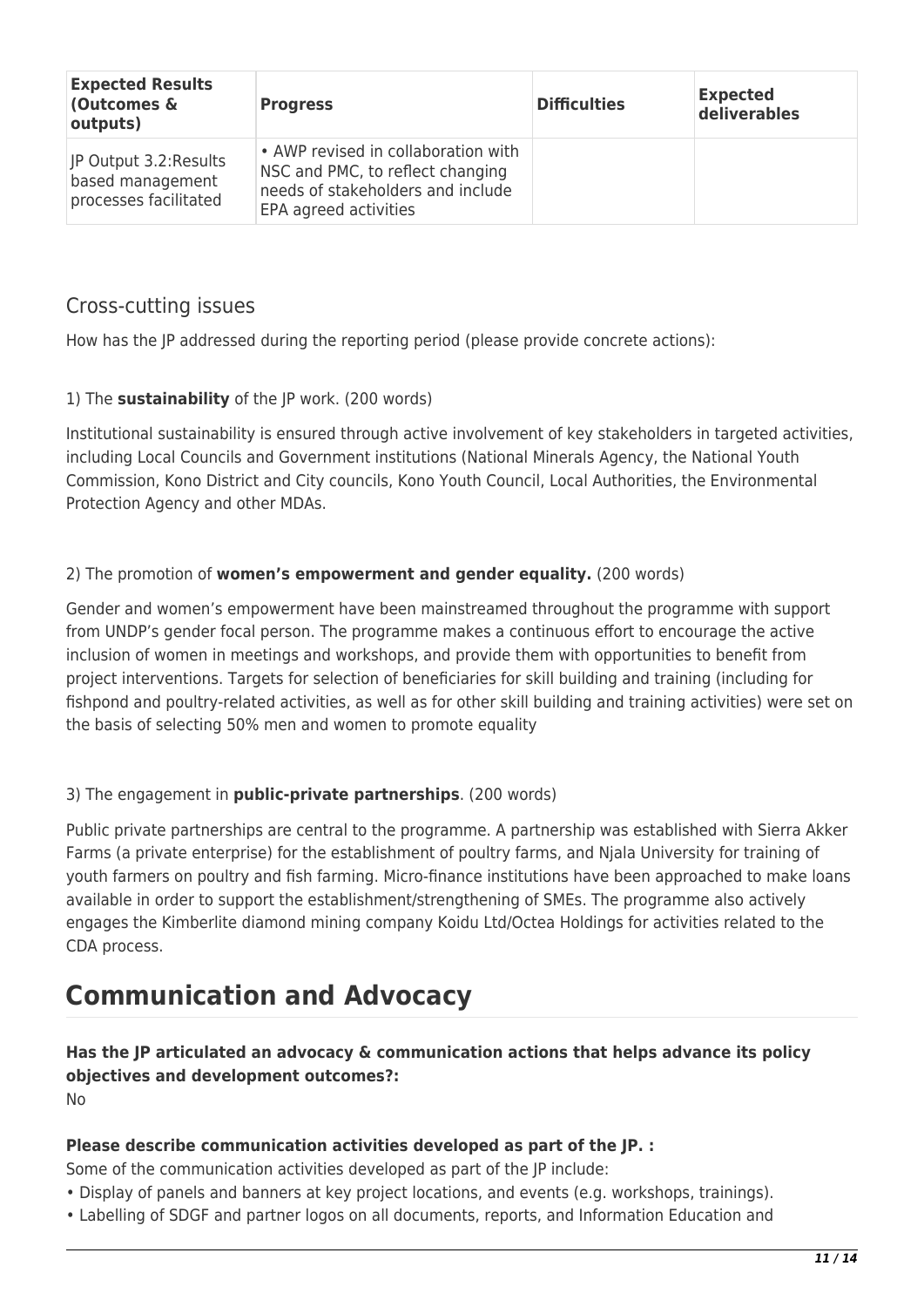Communication materials generated by the programme.

• Sharing of key results of the project with external stakeholders (other NGOs and donors, wider CA network) publicizing the contribution of the SDGF and its partners.

• Press releases and media/communications produced acknowledging the contribution of the SDGF and partners.

• Radio sensitization programmes to mention the collaboration of the SDGF, Spanish government held in Kono in June and September by the project team and NMA on the local radio stations.

#### **Please provide concrete gains on how the the JP communication and advocacy efforts have increased awareness on SDGs.:**

(250 words)

All project documents are shared with authentic logos and caring information about the funder as well as use or print and electronic media including social media to raise awareness on project activities and successes.

Live radio discussions by Project Management Committee, partners and Project Manager as well as interviews of Project Manger aired on local media are all contributing to awareness raising and advocacy on the SDGs.

#### **JP twitter handle:**

@

Other social media channels managed by joint programme (Instagram, Google+, You Tube…):

### One UN Coordination and Delivering as One

The SDG-F is based on the principles of effective development cooperation, inclusion and participation and One UN coordination.

| <b>Actions</b>                                                                                                           | <b>Description</b>                                                                                                                                              |
|--------------------------------------------------------------------------------------------------------------------------|-----------------------------------------------------------------------------------------------------------------------------------------------------------------|
| Managerial practices (financial, procurement, etc.) implemented<br>jointly by the UN implementing agencies for SDG-F JPs | N/A                                                                                                                                                             |
| Joint analytical work (studies, publications, etc.) undertaken<br>jointly by UN implementing agencies for SDG-F JPs      | N/A                                                                                                                                                             |
| Joint activities undertaken jointly by UN implementing agencies<br>for SDG-F JPs                                         | Poultry and fish farming activities,<br>missions, steering committee and<br>project management committee<br>meetings are jointly undertaken by<br>UNDP and FAO. |
| Other, please specify:                                                                                                   |                                                                                                                                                                 |

#### **What types of coordination mechanisms and decisions have been taken to ensure joint delivery? :**

The project is being coordinated through National Steering Committee and local Programme Management Committee, whose members include both UNDP and FAO and who meet on a regular basis to assess progress made and review work plans and budgets.

### National Ownership: Paris, Accra and Busan Commitments

The SDG-F strengthens the UN system's ability to deliver results in an integrated and multi-dimensional manner by supporting the Joint Programme modality and by bringing together United Nations Agencies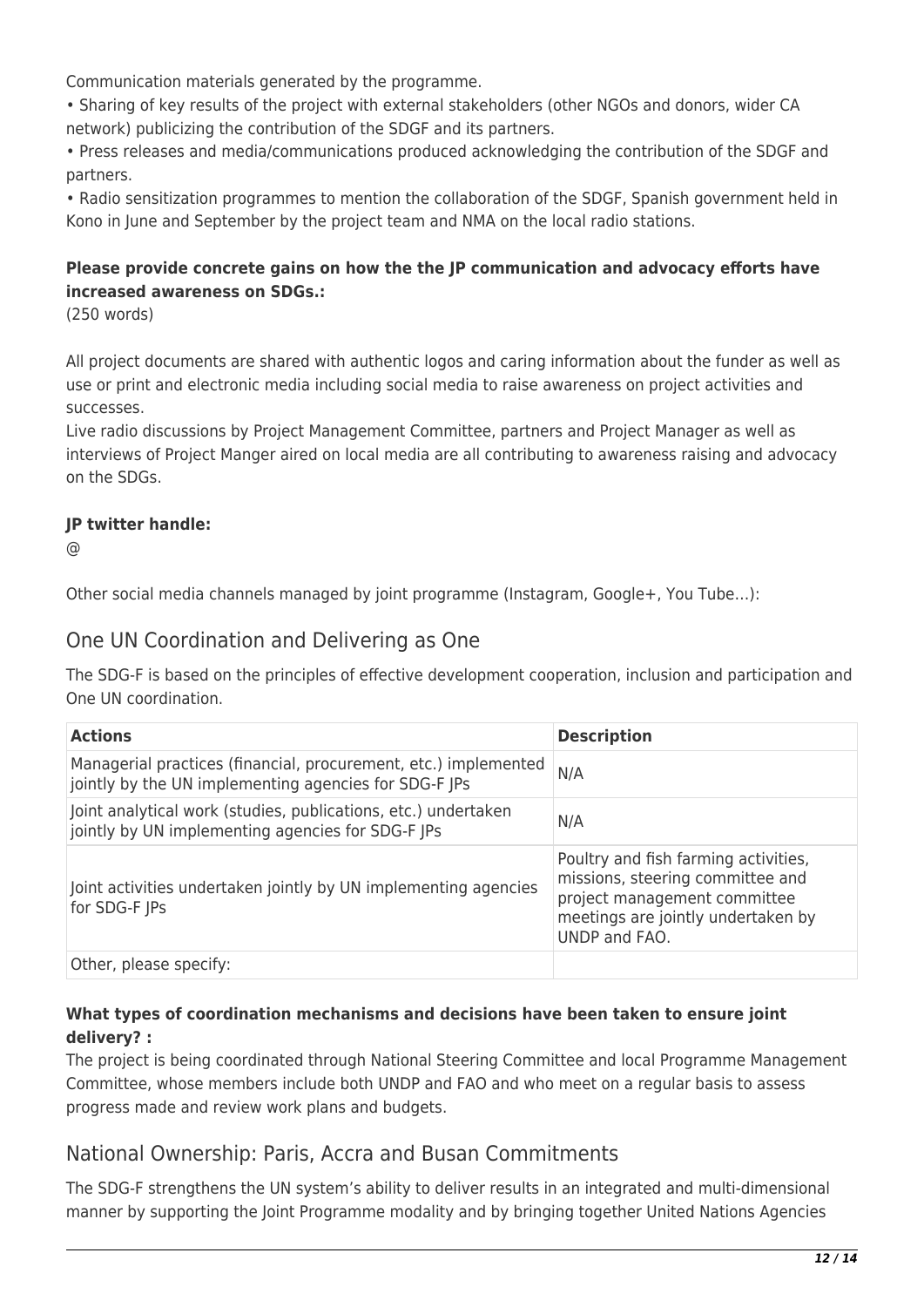and national counterparts in a collective effort to ensure ownership and sustainability of results of JPs and advance towards the SDGs.

| <b>Partners</b>                            | Involvement *   | <b>Type of</b><br>involvement                                             | <b>Examples</b>                                                                                                                                                                                                                                                                                                                                                                                                                       |
|--------------------------------------------|-----------------|---------------------------------------------------------------------------|---------------------------------------------------------------------------------------------------------------------------------------------------------------------------------------------------------------------------------------------------------------------------------------------------------------------------------------------------------------------------------------------------------------------------------------|
| Government<br>(specify)<br>national/local) | Fully involved  | Policy-decision<br>making<br><b>Budget</b><br>Service Provision           | At national level ministries are part of the project<br>NSC and at local level the councils and local<br>government agencies are part of the PMC.<br>Government contribution is part of the project<br>budget Eg the EPA                                                                                                                                                                                                              |
| Private Sector                             | Fairly involved | Service Provision                                                         | Sierr Akker Farms, Micro Finance Institutions,<br><b>Technical Vocational and Education Training</b><br>Centers and master trainers<br>Sierra Akker Farms with support in feed<br>production and trainings for poultry activities<br>training centers and master trainers will provide<br>skills trainings to youths and MFIs have been<br>approached to help provide loans to graduate<br>trainees to strengthen or start businesses |
| Civil Society                              | Fully involved  | Service Provision<br>Other<br><b>Please specify:</b><br>Capacity building | Civil Society are involved in advocacy training for<br>constructive engagement and dialogue with<br>extractive sector, implementation of advocacy<br>plan on issues in the extractive sector.                                                                                                                                                                                                                                         |
| Academia                                   | Fairly involved | Service Provision                                                         | Njala University provided training for fish farming<br>and poultry establishment, CIESIN Columbia<br>University will support GIS capacity enhancement                                                                                                                                                                                                                                                                                 |

\* Implementation of activities and the delivery of outputs

#### **Please briefly describe the current situation of the government, private sector and civil society on regards of ownership, align:**

The project is being implemented through government agencies, local councils and in collaboration with the private sector. Civil society is part of the project monitoring mechanism and the private sector is involved in carrying out some of the project activities like training for youths, establishment of poultry farms etc. The government is very much in support of and claims ownership of the project as it is implement through its agencies with work plans and budgets approved by them.

#### **Please briefly provide an overall assessment of the governance and managerial structures :**

The project is fully receiving support from the NSC and PMC. Government partners who are directly benefiting from the project (e.g. the EPA and NMMA) are more actively supportive than other members of the NSC and PMC. The PMC members, civil society and local authorities demonstrate substantial ownership of the programme, by following up on meeting action points and pushing partners to meet time lines.

## **VI. Joint Programme contribution to the SDGs**

|        | <b>SDG # JP Contribution</b>                                                                                                                              |
|--------|-----------------------------------------------------------------------------------------------------------------------------------------------------------|
| Goal 1 | Youths and farmers will be trained and provided with livelihoods opportunities that will<br>contribute to reducing poverty.                               |
| Goal 2 | The project is working with youth farmers to construct, establish and mange fish ponds and<br>poultry thereby contributing to food and nutrition security |